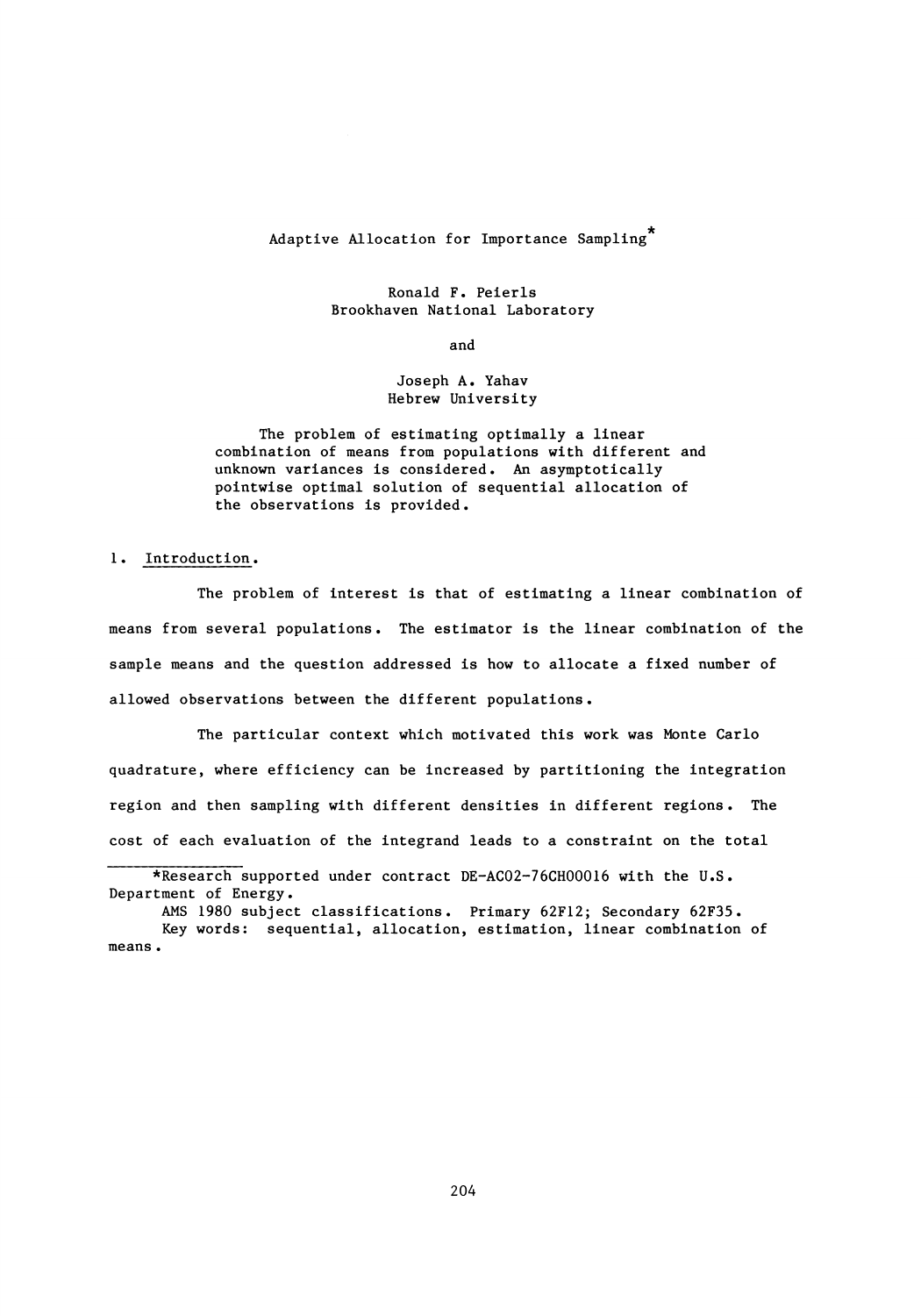### **ADAPTIVE STATISTICAL PROCEDURES 205**

**number of samples. However, the discussion is of more general relevance.**

**To determine the allocation we will adopt minimum variance as a criterion. When the variances of the populations are known this problem has a well-known solution. When the variances are not known the problem becomes somewhat more complicated. In our framework we allow sequential allocation. The solution to the problem is an extension of work by Robbins, Simons and Starr (1967). In Section 2 we give an allocation rule that yields the optimal rule when the variances are known and is asymptotically pointwise optimal if the variances are not known and we use consistent estimators of the variances for each population.**

**In Section 3 we construct the linear empirical Bayes estimators for estimating the variances simultaneously given by Robbins (1982). These estimators are consistent and yield somewhat better results for moderate number of observations per population, especially for populations where the fourth moment is very large or does not exist. In Section 4 we describe three Monte Carlo experiments which demonstrate the operating characteristic of our procedure, we compare our procedure with the same procedure using the classical estimators for the variances, and with one for known variances.**

**The problem of sequential allocation was addressed in a technical report by Halton and Zeidman (1971) from the point of view of achieving a given required accuracy at a certain confidence level In their procedure the number of observations required is a random variable**

**In our paper the number of observations are predetermined and the problem is to minimize the mean square error of the estimator. Here the accuracy achieved is a random variable**

### **2. The allocation rule.**

**We start by defining our problem in mathematical terms .**

Let  $X_{i,i}$ ,  $i=1,2,\dots, m$  j =1,2,  $\cdots$ ,  $n_i$  be independent random variables, where  $X_{i,j}$ , j=1, \*\*\*,  $n_i$ , are identically distributed with unknown distribution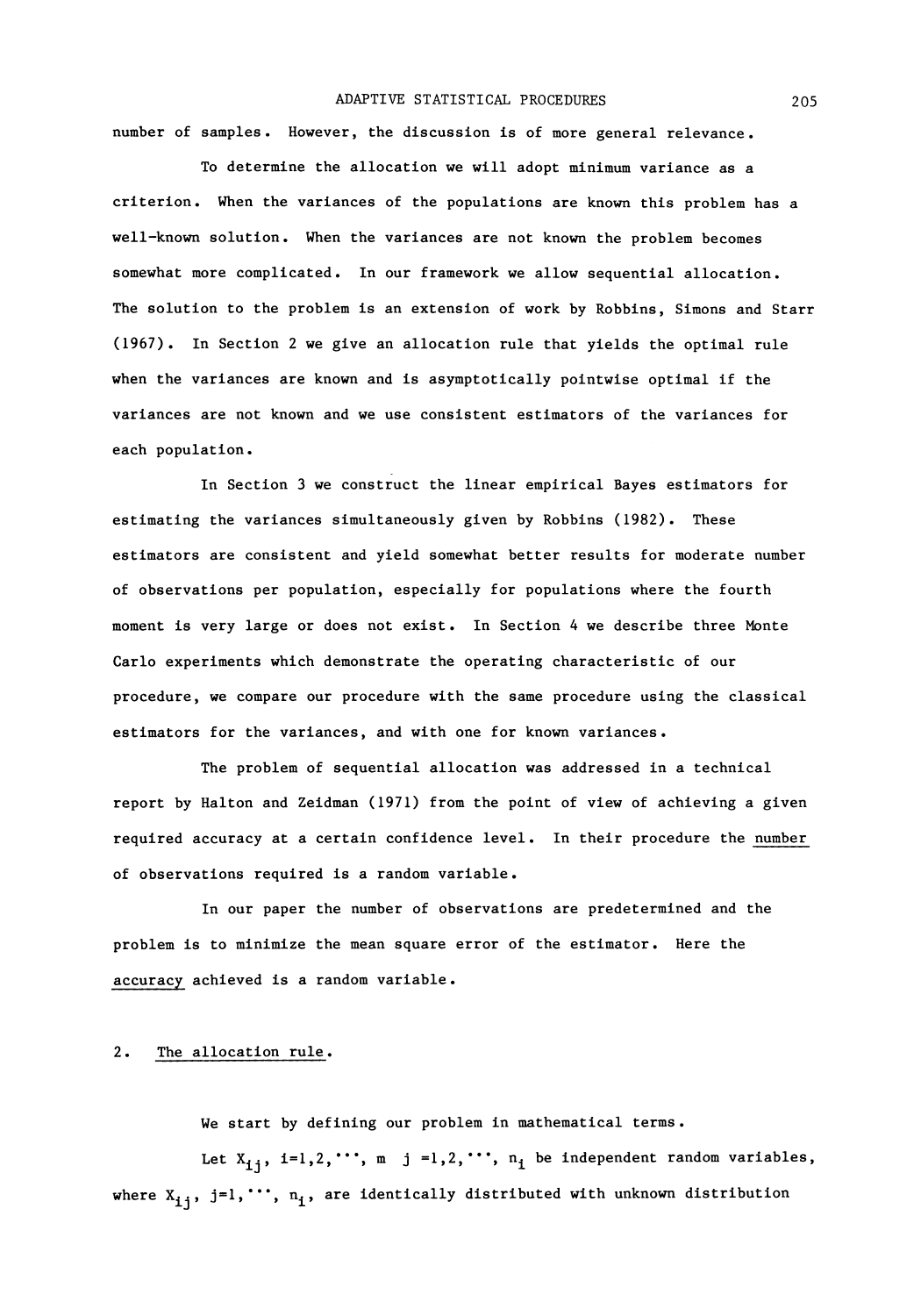**F<sup>i</sup> . We assume that Fi is non-degenerate and strictly increasing on its support,** that  $E(X_{i,j}^{2})$  are finite and that

$$
n_{i}^{-2} \sum_{i=1}^{n_{i}} x_{i,j}^{4} \rightarrow 0 \text{ as } n_{i} \rightarrow \infty \text{ for } i=1,2,\dots, m \text{ almost surely.}
$$

Let  $E[X_{i,j}] = \mu_i$  and  $V(X_{i,j}) = \sigma_i^2$ .

**m** We are interested in estimating  $\mu = \sum c_i \mu_i$  where  $c_1, c_2, \cdots$ **cm are known constants. Without loss of generality we take the c^<sup>f</sup> s to be non negative. (If c^ is negative then in all formulas relating to variances and** standard derivations we use  $\sqrt{c_1^2} = |c_1|$ . ) Let N<sub>0</sub> denote the number of **observations we are permitted to use. That is,**

$$
\sum_{i=1}^{m} n_i \leq N_0.
$$

**If we use as our estimator:**

(2.2) 
$$
\hat{\mu} = \sum_{i=1}^{m} c_i X_i
$$
, where  $X_i = \frac{1}{n_i} \sum_{j=1}^{n_i} X_{ij}$ 

**then we have**

(2.3) 
$$
E[\hat{\mu}] = \mu
$$
, and  $Var(\hat{\mu}) = \sum_{i=1}^{m} \frac{\sigma_i^2 c_i^2}{n_i}$ .

Minimising Var  $(\hat{\mu})$  with respect to the  $n_i$  subject to  $(2.1)$ , we obtain

(2.4) 
$$
Var(\hat{\mu}) > \frac{1}{N_0} (\sum_{i=1}^{m} \sigma_i c_i)^2.
$$

**m Defining**  $θ$ , =  $σ$ ,c./( Σ  $σ$ ,c.), the condition for the equality in (2.4) to b

satisfied is  $n_i = \theta_i N_0$ . This cannot be satisfied for integer  $n_i$  in general, but **we can approximate this most efficient allocation when N » m as in Lemma 2.1.**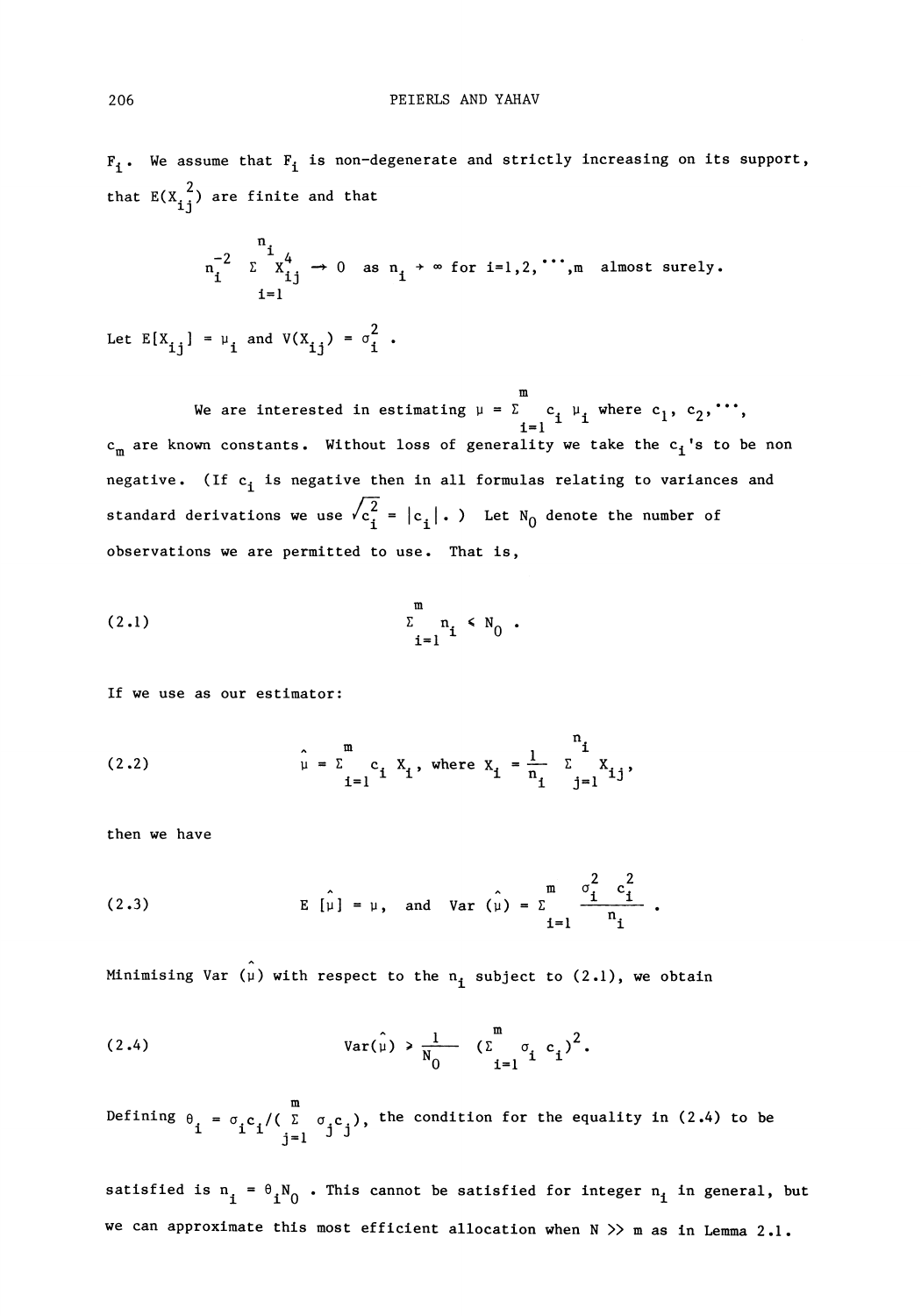**LEMMA 2.1.** Let  $N = N_0 - m$  and define  $n_i^* = min\{n_i : n_i \ge \theta_iN\}$ .

Then

$$
\begin{array}{cccc}\n\text{(2.5)} & \text{N} < \sum_{i=1}^{m} n_i^* < N_0\n\end{array}
$$

and for this allocation

(2.6) 
$$
\frac{\left(\sum_{i=1}^{m} \sigma_{i} c_{i}\right)^{2}}{\frac{1}{N_{0}}} < \text{var}(\hat{\mu}) < \frac{\left(\sum_{i=1}^{m} \sigma_{i} c_{i}\right)^{2}}{N}
$$

Proof: By definition

$$
n_i^* \geq \theta_i N \text{ and } n_i^* - 1 < \theta_i N
$$

Hence

$$
\begin{array}{ccccccccc}\nm & \star & & m & & m & & m\\
\hline\n\end{array}\n\rightarrow N \begin{array}{cccccc}\n\text{m} & & & m & & \star & & m\\
\hline\n\end{array}\n\leftarrow n \quad \text{and} \quad\n\begin{array}{cccccc}\n\text{m} & \star & & m & & m\\
\hline\n\end{array}\n\leftarrow n \quad \text{and} \quad\n\begin{array}{cccccc}\n\text{m} & & & m & & m\\
\hline\n\end{array}\n\leftarrow n \quad \text{and} \quad\n\begin{array}{cccccc}\n\text{m} & & & m & & m\\
\hline\n\end{array}\n\leftarrow n \quad \text{and} \quad\n\begin{array}{cccccc}\n\text{m} & & & m & & m\\
\hline\n\end{array}\n\leftarrow n \quad \text{and} \quad\n\begin{array}{cccccc}\n\text{m} & & & m & & m\\
\hline\n\end{array}\n\leftarrow n \quad \text{and} \quad\n\begin{array}{cccccc}\n\text{m} & & & m & & m\\
\hline\n\end{array}\n\leftarrow n \quad \text{and} \quad\n\begin{array}{cccccc}\n\text{m} & & & m & & m\\
\hline\n\end{array}\n\leftarrow n \quad \text{and} \quad\n\begin{array}{cccccc}\n\text{m} & & & m & & m\\
\hline\n\end{array}\n\leftarrow n \quad \text{and} \quad\n\begin{array}{cccccc}\n\text{m} & & & m & & m\\
\hline\n\end{array}\n\leftarrow n \quad \text{and} \quad\n\begin{array}{cccccc}\n\text{m} & & & m & & m\\
\hline\n\end{array}\n\leftarrow n \quad \text{and} \quad\n\begin{array}{cccccc}\n\text{m} & & & m & & m\\
\hline\n\end{array}\n\leftarrow n \quad \text{and} \quad\n\begin{array}{cccccc}\n\text{m} & & & m & & m\\
\hline\n\end{array}\n\leftarrow n \quad \text{and} \quad\n\begin{array}{cccccc}\n\text{m} & & & m & & m\\
\hline\n\end{array}\n\leftarrow n \quad \text{and} \quad\n\begin{array}{cccccc}\n\text{m} & & & m & & m\\
\hline\n\end{array}\n\leftarrow n \quad \text{and} \quad\n\begin{array}{cccccc}\n\text{
$$

which yields (2.5).

To prove (2.6) we note that

$$
Var(\hat{\mu}) = \sum_{i=1}^{m} \frac{\sigma_i^2 c_i^2}{n_i} \leftarrow \sum_{i=1}^{m} \frac{\sigma_i^2 c_i^2}{\theta_i^N} = \frac{(\sum_{i=1}^{m} \sigma_i c_i)^2}{N}
$$

The other inequality in  $(2.6)$  is simply the bound  $(2.4)$ .

For  $m = N_0 - N \ll N_0$ , (2.6) shows that the allocation  $n_i^*$  approaches the optimal allocation. It is not easily achieved, however, since it requires prior knowledge of all the variances  $\sigma_\star^2$  , whereas in most problems the variances are not known initially. To overcome this difficulty we propose a sequential allocation rule which requires only consistent estimators of the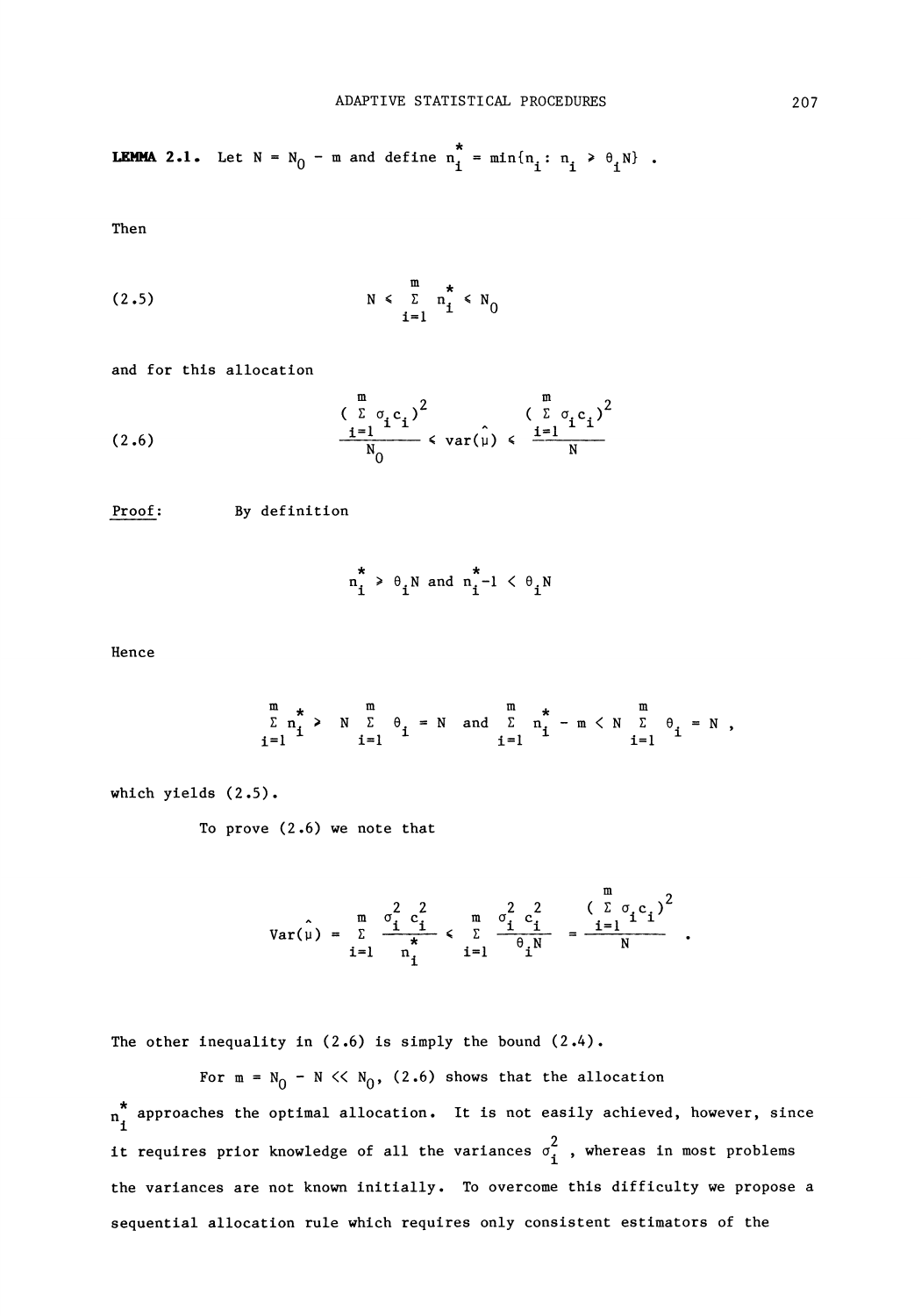variances at each stage and which approaches the same result. Let k be a positive integer such that  $km \ll N$ . The allocation rule is then:

"At the first stage take k observations from each population, estimate  $\sigma_i$  by  $\sigma_i$ ; at each subsequent stage w take one observation from each population for which

where 
$$
n_i^{(w)} < \hat{\theta}_1 \min \left\{ \sum_{i=1}^m n_i(W), N \right\}
$$

$$
\hat{\theta}_i = \hat{\sigma}_i c_i / (\sum_{j=1}^m c_j \hat{\sigma}_j).
$$

continue as long as  $\sum_{i=1}^m$   $\binom{w}{i}$   $\leq$  N + m. If the constraint on the number of observations does not permit taking all the observations required by the above rule, then take as many as possible according to the order  $i=1,2, \cdots, m$ .

**THEOREM 2.1:** Assume  $\hat{\sigma}_{in_{\mathcal{A}}}$  to be consistent and positive estimators of

*i*. Let  $V_N = \frac{1}{N} ( \Sigma_{i=1}^m c_i \sigma_i )^2$  and let  $V_N = E_N [ ( \mu - \mu )^2 ]$  w is obtained by the above rule. Then,

$$
(2.7) \qquad \qquad \lim_{N} \frac{v_N}{v_N^*} = 1
$$

Convergence and limits are taken to be almost sure unless otherwise stated.

Proof: We will proceed by proving 4 lemmas.

*is* **LEMMA** 2.2. Let T. denote the resulting number of observations and observations allocated to observations allocated to the resulting number of observations allocated to the resulting number of observations allocated to th population i by the allocation rule. Then

(2.8) 
$$
T_{i}^{*} > N \hat{\theta}_{i}, i=1,2,...m
$$

and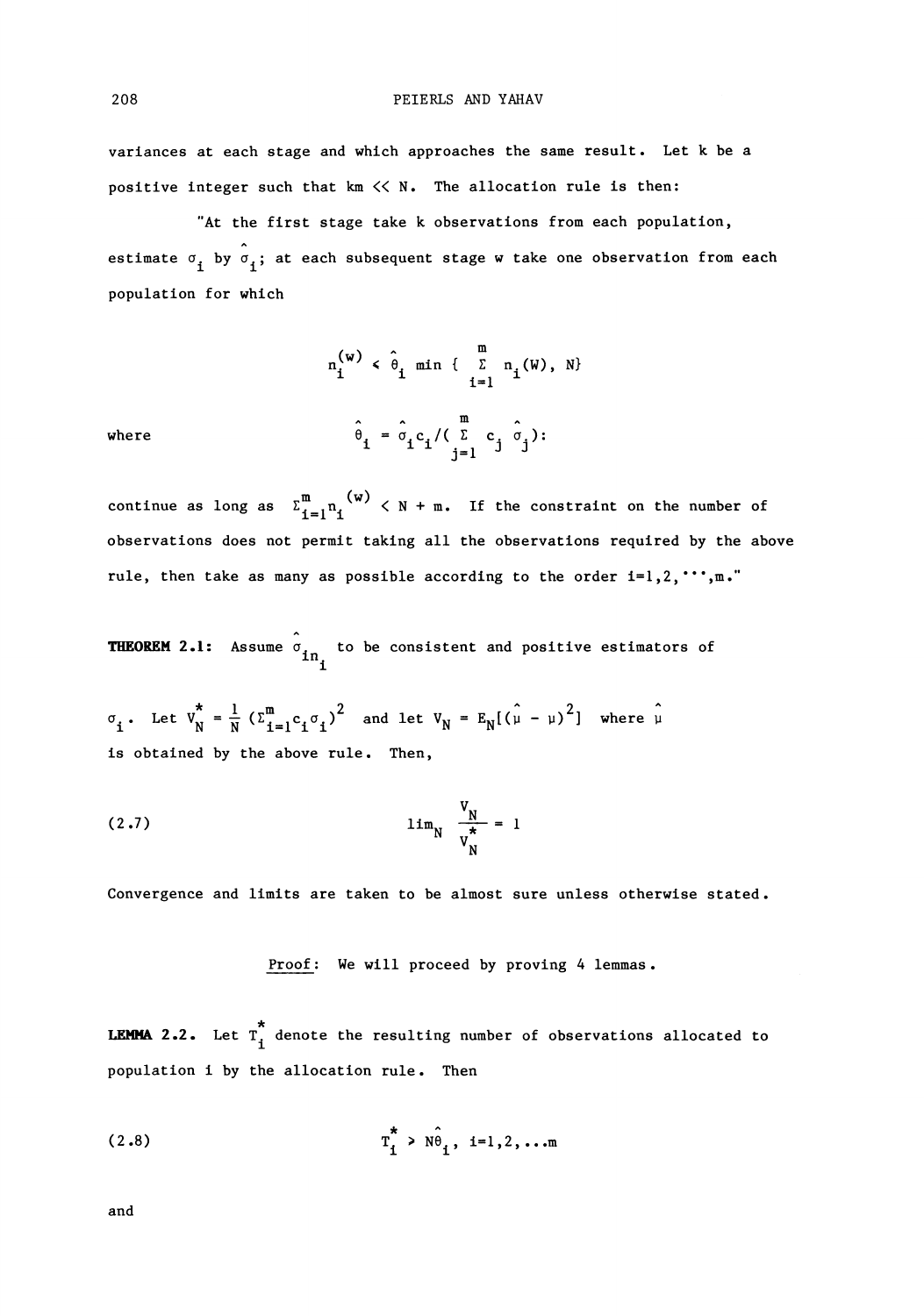**ADAPTIVE STATISTICAL PROCEDURES 209**

(2.9) 
$$
\sum_{\sum_{i=1}^{n} \pi_i}^{\frac{\hat{\sigma}_1^2}{\hat{r}_i} c_i^2} \langle \frac{1}{N} (\Sigma \hat{\sigma}_i c_i)^2 \rangle
$$

Proof: It is sufficient to show (2.8) since (2.9) follows directly. Suppose **(2.8) is not correct for some i: without loss of generality we assume**

(2.10) 
$$
T_{i}^{*} > N \hat{\theta}_{i} \quad i = 1, 2, ...
$$

(2.11) 
$$
T_1^* \langle N \hat{\theta}_1 \quad i = s+1, ...
$$

Let  $w_i$  be the stage at which the final allocation was made to **population i: the allocation rule implying**

(2.12) 
$$
T_{i}^{*} - 1 \leq \hat{\theta}_{i} \text{ min } \{\sum_{j=1}^{m} n_{j}(w_{i}), N\} \leq \hat{\theta}_{i}. N
$$

**Using (2.11) for i=l,2,.. s, and (2.10) for i=s+l,...m and summing, we obtain**

$$
\begin{array}{c}\n\text{m} \\
\sum_{i=1}^{m} \tau_i^* - s < N\n\end{array}
$$

**and hence**

$$
\sum_{i=1}^{m} T_i^* < N+s < N_0
$$

**Thus, since the allowed number of observations is not exhausted, the stopping rule implies that**

(2.14) 
$$
T_{i}^{*} > \hat{\theta}_{i} \min \{ \sum_{j=1}^{m} T_{j}^{*}, N \} \ i=1,2,...m.
$$

If  $N \lt \overline{N}$   $T^*$  then this contradicts (2.11), otherwise, **j**=1  $\bar{ }$ 

(2.15) 
$$
T_{i}^{*} > \hat{\theta}_{i} \sum_{j=1}^{n} T_{j}^{*}
$$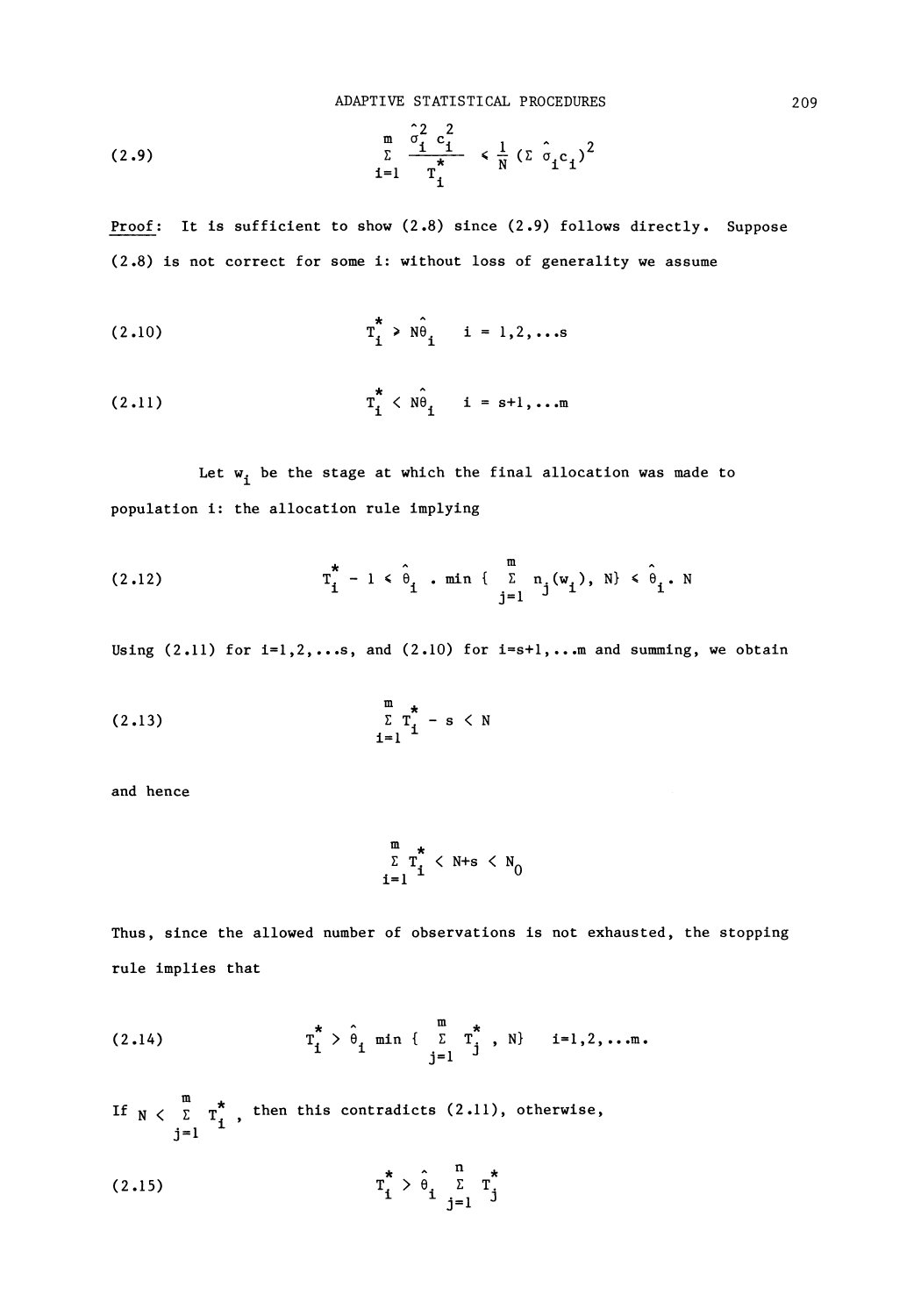and summing over i we again get a contradiction. Thus the assumption that  $(2.8)$ is false always leads to a contradiction, which proves the lemma.

**LEMMA 2.3.** Let  $X_j$ ,  $j=1,2,...$  be an infinite sequence of i.i.d random variables  $2^{2}$ with  $E[X_i] \times S$ ,  $E[X_i] = \mu$  and  $V(X_i) = \sigma$ . For each stopping time T we define

$$
S_T = \sum_{i=1}^T X_i, \overline{X}_T = S_T / T
$$

It follows that

$$
E[S_T] = \mu E[T], E[(S_T - T\mu)^2] = \sigma^2 E[T].
$$

Let  $T_1$ ,  $T_2$ ,..., be a sequence of stopping times such that

 $\frac{1}{n}$   $\leq d$ ,  $\frac{1}{n}$   $\rightarrow$  c as n+ $\infty$ . Then,

(2.16) 
$$
\lim_{n} T_{n} E[(\overline{X}_{T_{n}} - \mu)^{2}] = \sigma^{2}.
$$

Proof of lemma 2.3: We have

$$
\lim_{n \to \infty} \frac{\frac{T_n E[(\bar{x}_{T_n} - \mu)^2]}{T_n}}{\frac{T_n E[(\frac{n}{nc})^2 \cdot (\bar{x}_{T_n} - \mu)^2]} = 1 ;
$$

we note that

$$
T_{n}E[(\frac{T_{n}}{nc})^{2} (\overline{X}_{T_{n}} - \mu)^{2}] = T_{n}(\frac{1}{nc})^{2} \cdot E[(S_{T_{n}} - T_{n}\mu)^{2}]
$$

$$
= T_{n} (\frac{1}{nc})^{2} \cdot \sigma^{2} E(T_{n}).
$$

but,

$$
\frac{T_n E[T_n]}{(nc)^2} \rightarrow 1
$$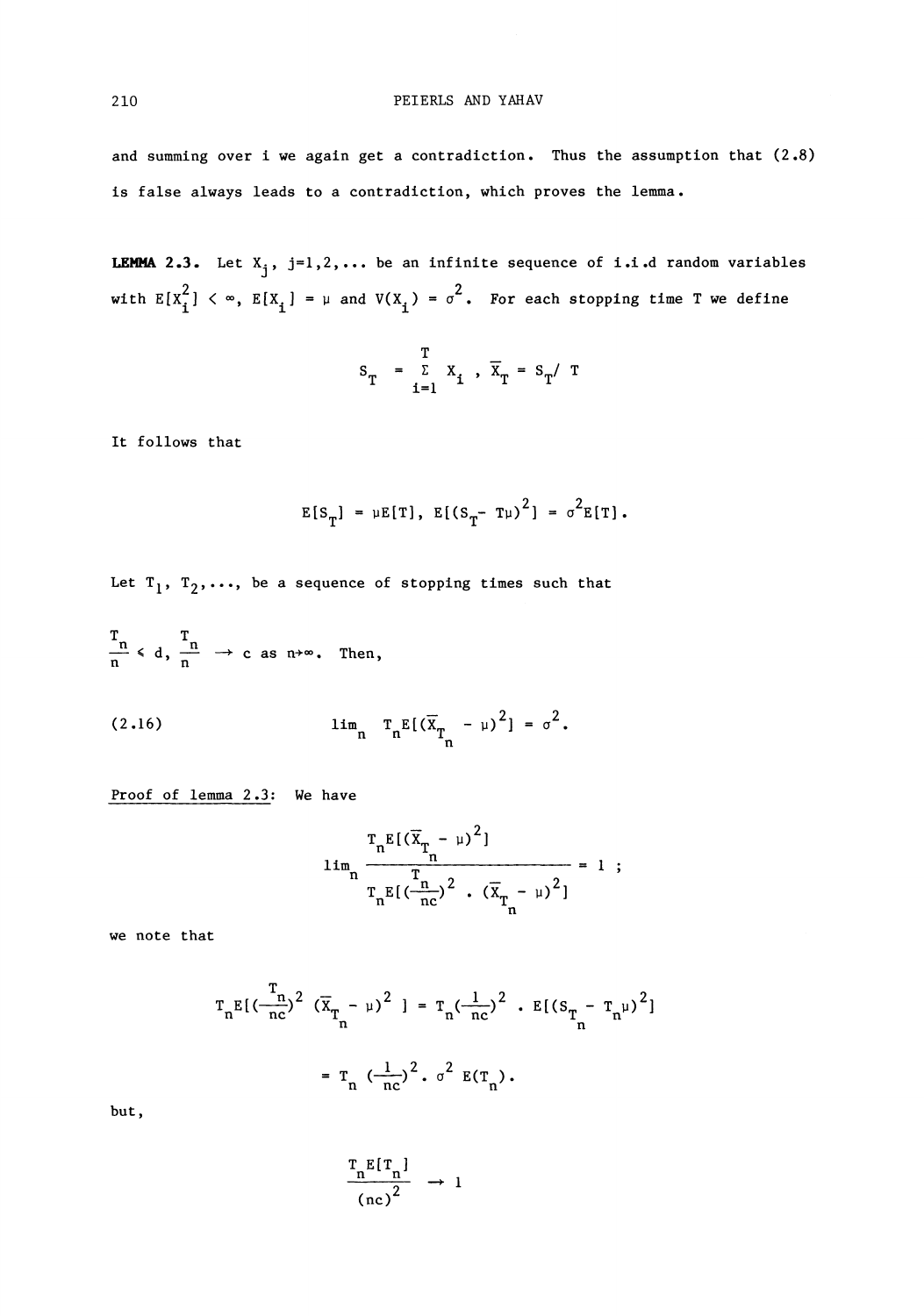hence  $(2.16)$  holds.

**LEMMA 2.4.** If  $\hat{\sigma}_{in} > 0$  and  $\lim_{n} \hat{\sigma}_{in} = \sigma_i$ , for  $i=1,2,\dots, n$ , then for  $T_{in}$ defined by our rule  $T_{iN} \rightarrow \infty$  as  $N \rightarrow \infty$  and  $\hat{\sigma}_{iT_{i}} \rightarrow \sigma_{i}$ .

 $c, \sigma$ Proof of Lemma 2.4: As  $N \rightarrow \infty$ ,  $\frac{1=1}{N}$   $\rightarrow$  0. So for any fixed  $n_i$ 

m there is N large enough so that  $\frac{1}{n}$  >  $\frac{1}{n}$   $\frac{1}{n}$  . This will force us to take at least one more observation from population i. Hence  $T_{IN}$   $\rightarrow$   $\infty$  which yields  $\sigma_{IT}$   $\rightarrow$ 

**LEMMA 2.5.** For the T<sub>1</sub> as defined by the above rule and for  $\hat{\sigma}_{in}$ consistent sequences of positive estimators of  $\sigma$  , we have  $\lim_{N \to \infty}$   $-\frac{N}{N}$  =  $-\frac{N}{N}$  for i=1,2, •••, m. **i " N m**

Proof of lemma 2.5. By lemma 2.2 we have at the last stage of sampling, for large enough N,

$$
\frac{\hat{\sigma}_{1T_1} c_1}{T_1} \times \frac{\sum_{j=1}^{m} \hat{\sigma}_j c_j}{N}
$$

and

$$
\frac{\sum_{j=1}^{m} \hat{\sigma}_{j} r_{j} c_{j}}{N} \leftarrow \frac{\hat{\sigma}_{i r_{1} - 1} c_{i}}{r_{i} - 1}
$$

hence

$$
\frac{\sigma_{iT_i}c_i}{\sum_{j=1}^m \sigma_j c_i} < \frac{T_i}{N} < \frac{\sigma_{iT_i}c_i}{\sum_{j=1}^m \sigma_j c_j} + \frac{1}{N}
$$

as  $N + \infty$ , we get the desired result.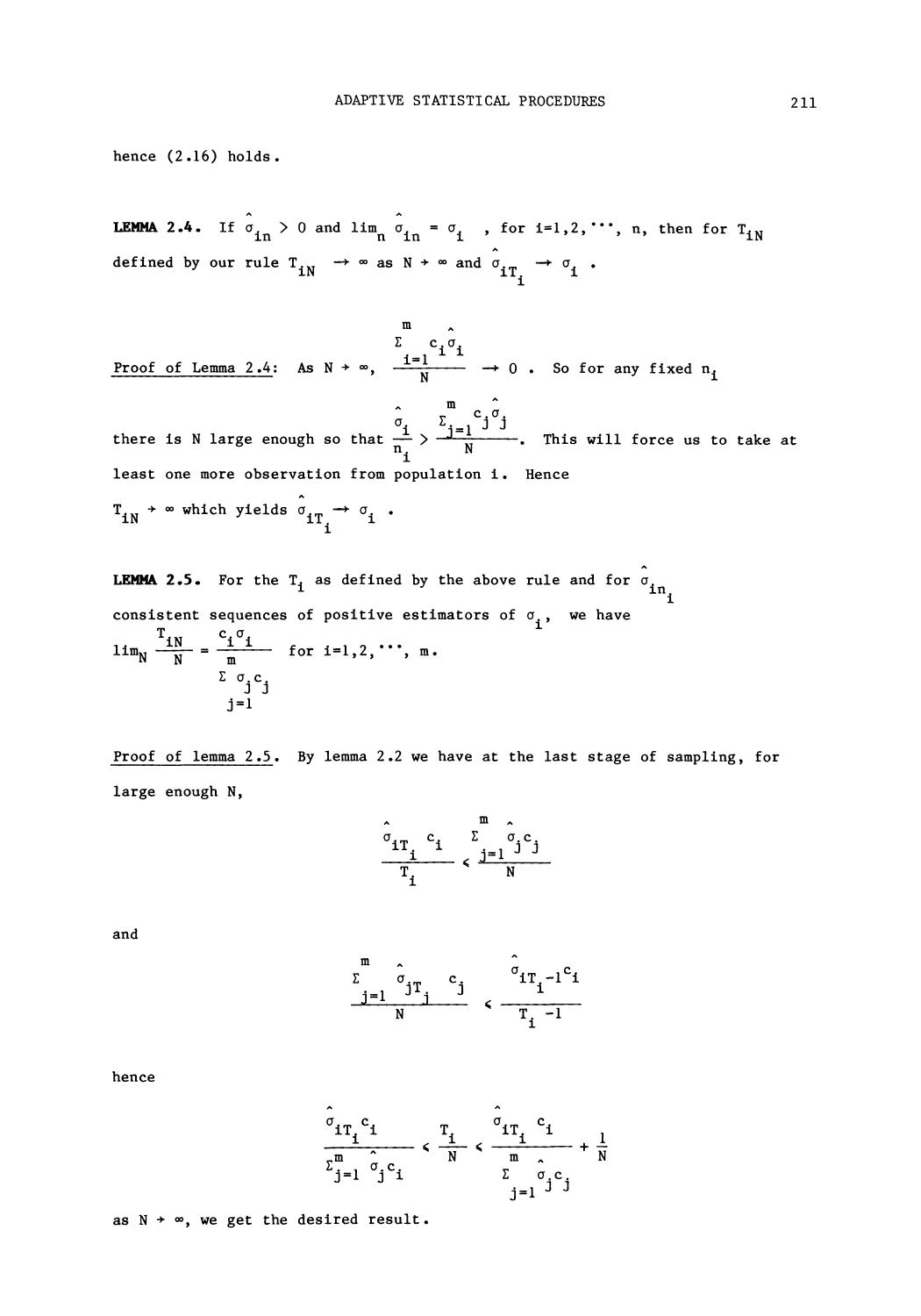**Now we proceed with the proof of the theorem. We have:**

$$
\frac{E[(\hat{u}-\mu)^{2}]}{v_{N}^{*}} = \frac{\frac{E[(\sum_{i=1}^{m} c_{i}X_{iT_{i}} - \sum_{i=1}^{m} c_{i}\mu_{i})^{2}]}{m} - \frac{\sum_{i=1}^{m} c_{i}^{2}E[(X_{iT_{i}} - \mu_{i})^{2}]}{(X_{i=1}^{m}c_{i}\sigma_{i})^{2}}}{(\sum_{i=1}^{m} c_{i}\sigma_{i})^{2}/N} \quad \frac{(\sum_{i=1}^{m} c_{i}\sigma_{i})^{2}}{(\sum_{i=1}^{m} c_{i}\sigma_{i})^{2}} - \frac{\sum_{i=1}^{m} c_{i}^{2}T_{i}E[(X_{iT_{i}} - \mu_{i})^{2}] \cdot \frac{N}{T_{i}}}{(\sum_{i=1}^{m} c_{i}\sigma_{i})^{2}}
$$

**and taking limits using lemmas 2.3, 2.4, and 2.5 we get (2.16).**

**3. Estimating many variances simultaneously. We use the notation and set up of Section 2. The classical estimators of the variances are**

(3.1) 
$$
s_{in_{i}}^{2} = \frac{\sum_{i=1}^{n} (x_{i,j} - x_{i})^{2}}{n_{i} - 1}
$$

**These estimators are unbiased and consistent and under the assumption that F. 2 are strictly increasing on their support the S<sup>f</sup> s are strictly positive for all n.^ with probability one.**

**One can therefore use these estimators in the rule of Section 2 However, when we deal with a problem where the fourth moment is large or infinite the**  $S_i^2$  **tend to be somewhat erratic for moderate sample sizes. From M-C experiments we learn that the linear empirical Bayes (l.e.B.) estimators behave somewhat better and we suggest their usage.**

**We follow Robbins (1982).**

**Let**

**{F} be a collection of distribution functions,**

$$
\{F_i: \; i=1,2,...m\} \; \text{ be } i.i.d. \; from \; \{F\},
$$

 $\{X_{i,j}: j=1,2,...,n, j\}$  be i.i.d. from  $F_{i,j}$ ,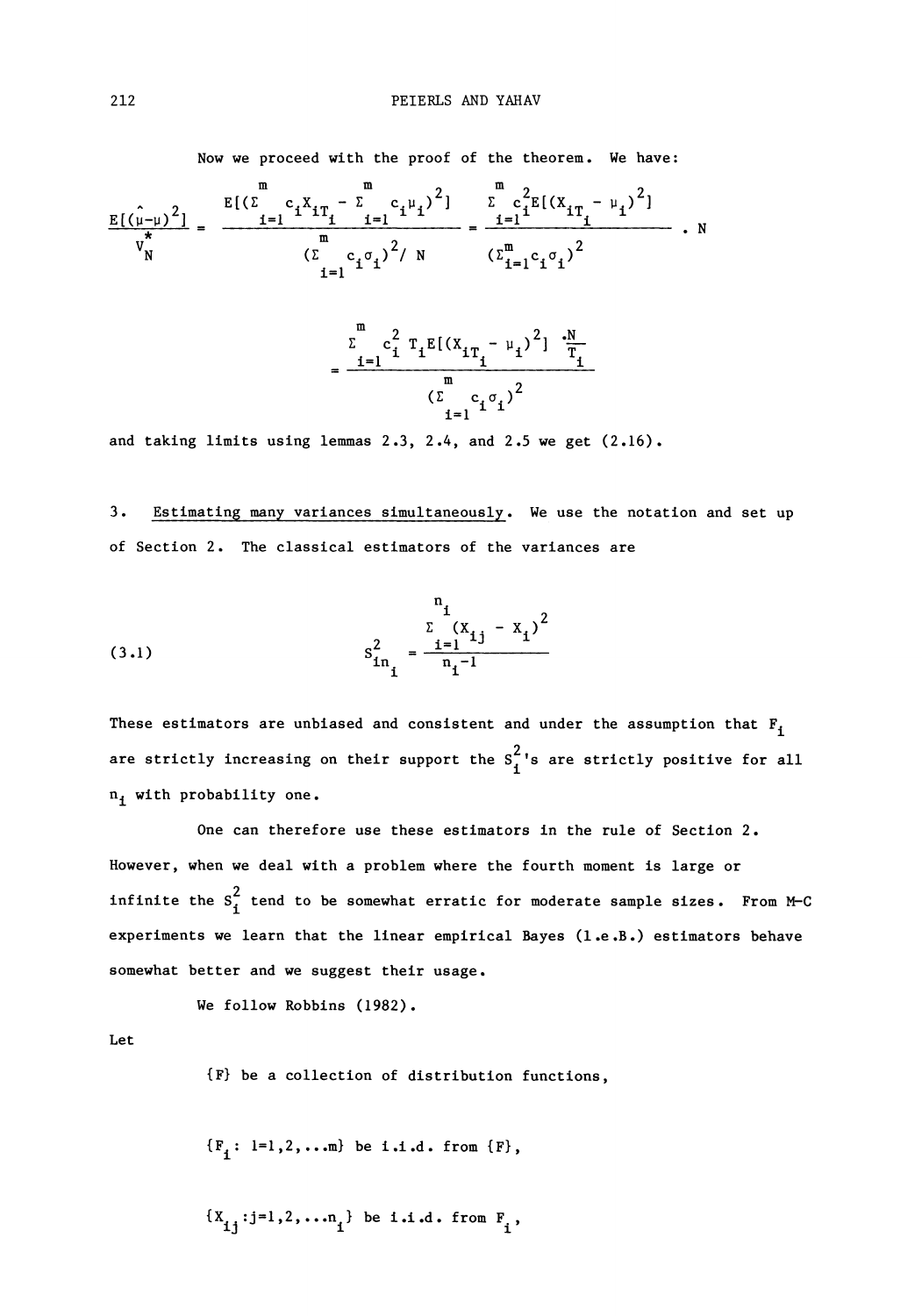and assume 
$$
E[X_{ij}^4] < \infty
$$
.  
\nDefine

(3.3)  

$$
x_{i} = \frac{1}{n_{i}} \sum_{j=1}^{n_{i}} x_{ij}, \quad s_{i}^{2} = \frac{1}{n_{i-1}} \sum_{j=1}^{n_{i}} (x_{ij} - x_{i})^{2},
$$

$$
u_{i} = E[x_{i,j} | F_{i}], \quad s_{i}^{2} = V(x_{i,j} | F_{i}),
$$

$$
D_{i} = V((x_{i,j} - \mu_{i})^{2} | F_{i}).
$$

**It follows that**

$$
E[X_{i} | F_{i}] = \mu_{i} , E[S_{i}^{2} | F_{i}] = \sigma_{i}^{2} ,
$$
  
(3.4) 
$$
V(S_{i}^{2} | F_{i}) = \frac{1}{n_{i}} (D_{i} + \frac{2}{n_{i} - 1} \sigma_{i}^{4}) ,
$$

**and hence that**

(3.5)  

$$
V(S_1^2) = E[V(S_1^2 | F_1)] + V(E[S_1^2 | F_1])
$$

$$
= \frac{1}{n_1} E[D_1] + \frac{2}{n_1(n_1 - 1)} E[\sigma_1^4] + V(\sigma_1^2)
$$

**Consider the linear regression (best in terms of squared error) of**  $\frac{2}{4}$  on  $S^2$ :

(3.6) 
$$
t(s_1^2) = \frac{\text{Cov}(s_1^2, \sigma_1^2)}{v(s_1^2)} (s_1^2 - E[s_1^2]) + E[\sigma_1^2].
$$

We note that  $\{\sigma_i^2: 1 = 1, 2, ...$  and  $\{D_i: i=1, 2, ...$  are sequences of i.i.d.  ${\bf r}$  andom variables, whereas  $\{ {\bf s}^2_{\cdot} : \; {\bf i} = {\bf l}$  ,  $2, \ldots$  are not  ${\bf i}$  .i. d., since they depend o **n <sup>i</sup> # Using (3.4), (3.5) and the fact that**

$$
cov(s_1^2, \sigma_1^2) = V(\sigma_1^2)
$$
,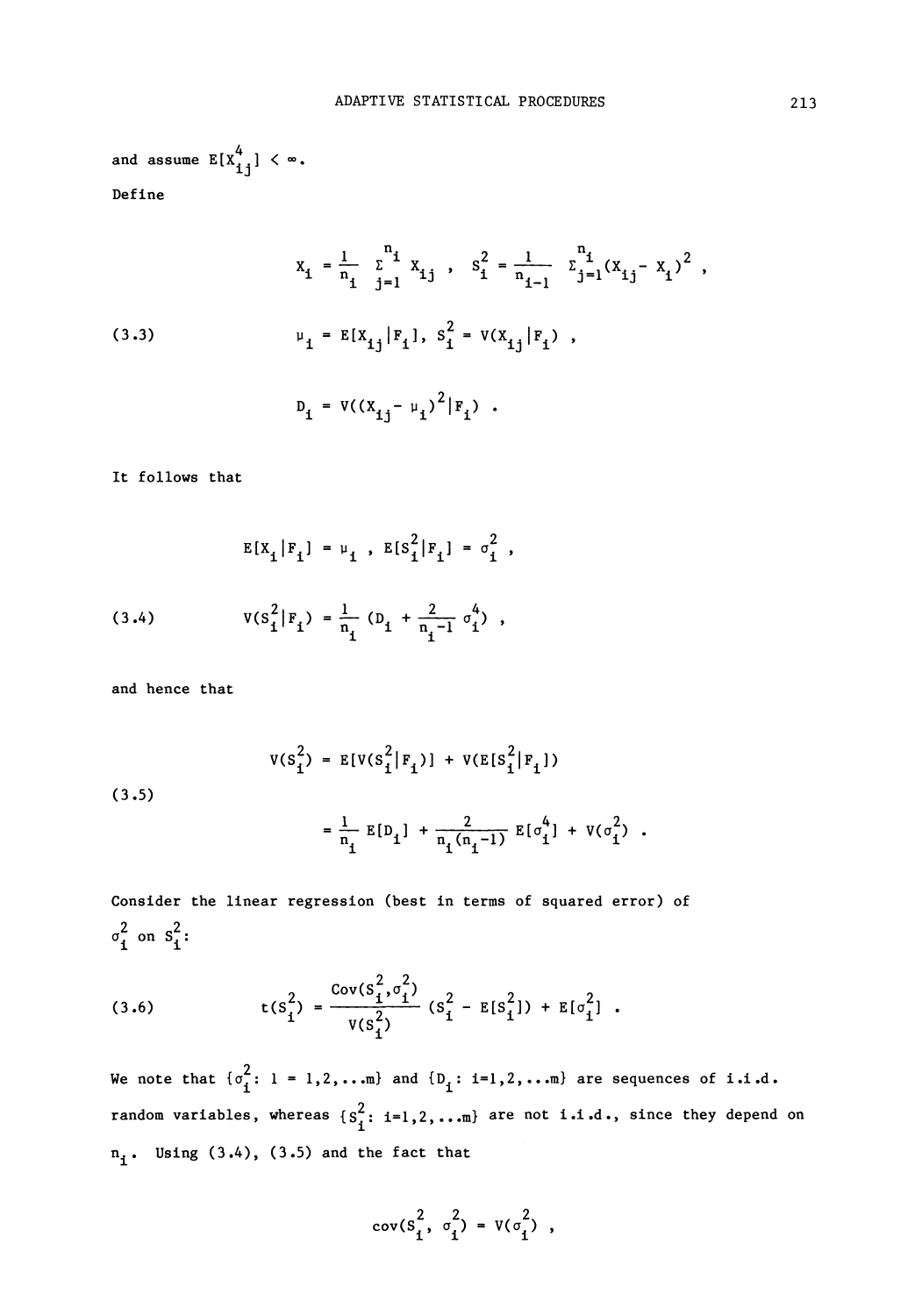we can remove any explicit averaging involving  $s_1^2$  and then we can drop the **subscript i to write**

$$
V(\sigma_i^2) = V(\sigma^2), E[D_i] = E[D], E[\sigma_i^4] = E[\sigma_i^4], E[\sigma_i^2] = E[\sigma^2],
$$

(3.7) 
$$
t(S_1^2) = \frac{v(\sigma^2)}{v(\sigma^2) + \frac{1}{n_1} E[D] + \frac{2}{n(n-1)} E[\sigma^4]} (S_1^2 - E(\sigma^2)) + E[\sigma^2].
$$

**The parameters in equation (3.7) are not known but we may estimate them in a** consistent manner as  $m \rightarrow \infty$ . This will enable us to use equations (3.7) for **linear empirical Bayes (l.e.B.) estimation of the σ** $_{\textbf{\textit{i}}}^2$ **.** 

**For this estimation we deal with the moments**

$$
M_{ip} = E[X_{ij}^P | F_i]
$$

**In particular,**

$$
\sigma_1^2 = \frac{n_1(M_{12} - M_{11}^2)}{n_1 - 1}
$$

$$
\sigma_1^4 =
$$
\n(3.8) 
$$
\frac{n_1 [n_1^2(M_{11}^4 - 2M_{12}M_{11}^2) + (n_1^2 - 3n_1 + 3) M_{12}^2 + (n_1 - 1)(4M_{13}M_{11} - M_{14})]}{(n_1 - 1) (n_1 - 2) (n_1 - 3)}
$$

$$
D_{i} =
$$

$$
\frac{\mathbf{n}_{i}[4\mathbf{n}_{i}^{2}(2M_{12}\mathbf{M}_{11}^{2}-\mathbf{M}_{11}^{4}) + (\mathbf{n}_{i}^{2}+3\mathbf{n}_{i}-6)\mathbf{M}_{12}^{2}+(\mathbf{n}_{i}^{2}-\mathbf{n}_{i}+2)(M_{14}-4M_{13}\mathbf{M}_{11}^{2})]}{(\mathbf{n}_{i}-1)(\mathbf{n}_{i}-2)(\mathbf{n}_{i}-3)}
$$

**Estimates**  $\hat{\sigma}_i^2$ ,  $\hat{\sigma}_i^4$ ,  $\hat{D}_i$  are obtained by estimating the M<sub>in</sub> in (3.8) as **the sample moments**

$$
\hat{M}_{ip} = \frac{1}{n_i} \quad \Sigma_{j=1}^{n_i} \hat{X}_{ij}^P
$$

Then  $\texttt{E}[\sigma^2]$ ,  $\texttt{E}[\sigma^4]$ ,  $\texttt{E}[{\tt D}]$  are estimated as

$$
\hat{E}[\sigma^2] = \frac{1}{m} \sum_{i=1}^{m} \hat{\sigma}^2 = \frac{1}{m} \sum_{i=1}^{m} \hat{s}^2 = \overline{s}^2)
$$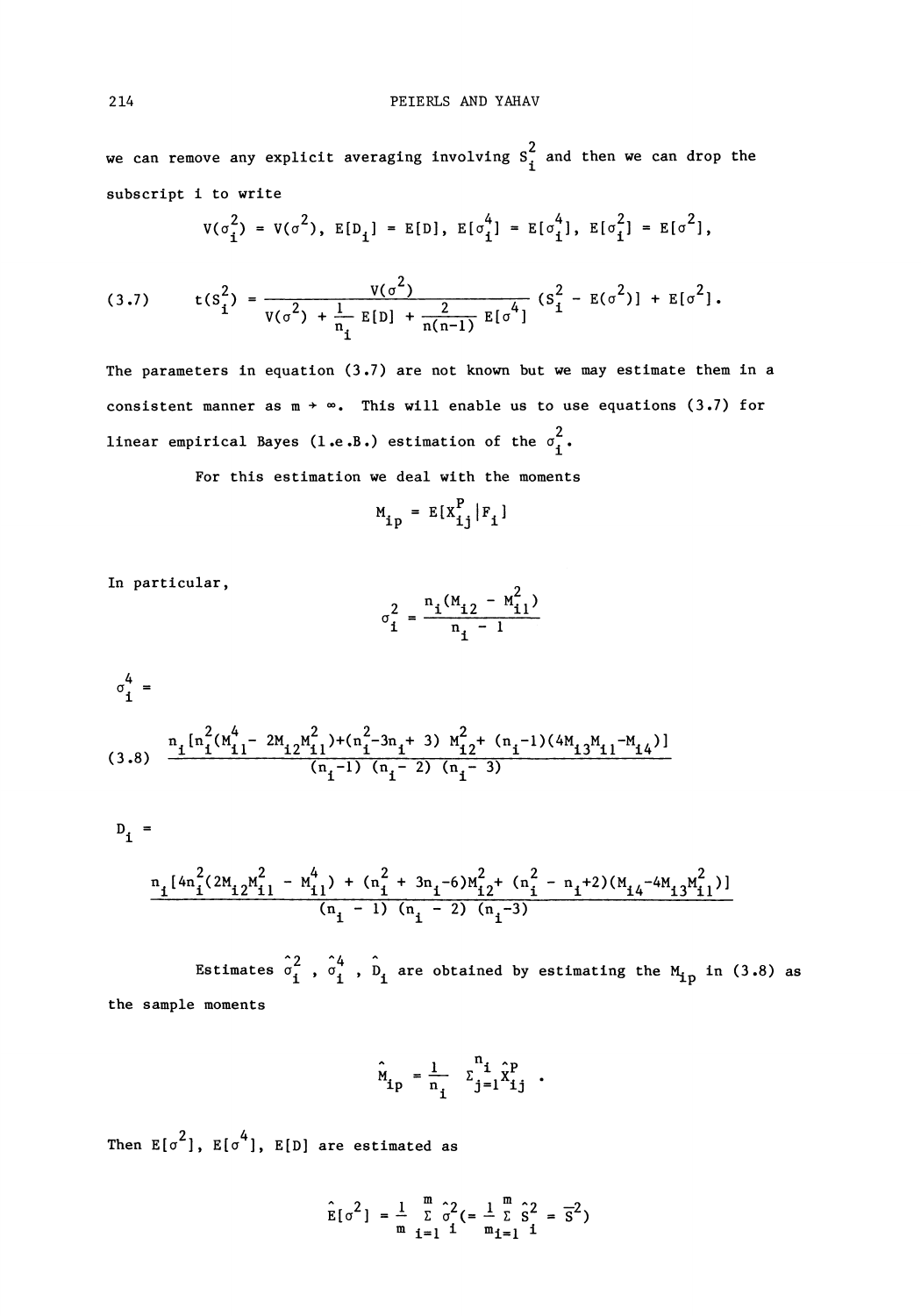(3.9)  
\n
$$
\hat{E}[\sigma^{4}] = \frac{1}{m} \sum_{i=1}^{m} \hat{\sigma}_{i}^{4}
$$
\n
$$
\hat{E}[D] = \frac{1}{m} \sum_{i=1}^{m} \hat{D}_{i}
$$
\n
$$
\hat{V}(\sigma^{2}) = \hat{E}[\sigma^{4}] - \hat{E}^{2}[\sigma^{2}]
$$

**A series of Monte Carlo calculations was carried out to investigate the effectiveness of the proposed allocation scheme. For each calculation a set of m populations was chosen and an estimation procedure specified. Then r** independent estimation runs were made each involving N<sub>O</sub> samples in all drawn **from the combined populations according to the particular estimation scheme The mean μ and variance**  $\sigma^2$  **were computed theoretically and the r estimates**  $\hat{\mu}$ ,  $\hat{\sigma}^2$  were recorded. In order to compare the different cases we work with the **normalized parameters**

$$
x = (\mu - \mu)/\sigma
$$
;  $y = (\mu - \mu)/\hat{\sigma}$ ;  $z^2 = \hat{\sigma}^2/\sigma^2$ 

**For each case the following quantities were computed:**

$$
\overline{x} = (\Sigma x)/r
$$
  
\n
$$
\overline{z}^2 = (\Sigma z^2)/r
$$
  
\n
$$
\overline{\Delta}^2 = \Sigma (x-\overline{x})^2/(r-1)
$$
  
\n
$$
x_+ = \text{Max} |x|
$$
  
\n
$$
y_+ = \text{Max} |y|
$$

**where the sums and maxima are taken over the r independent runs,**

**Three population sets were used:**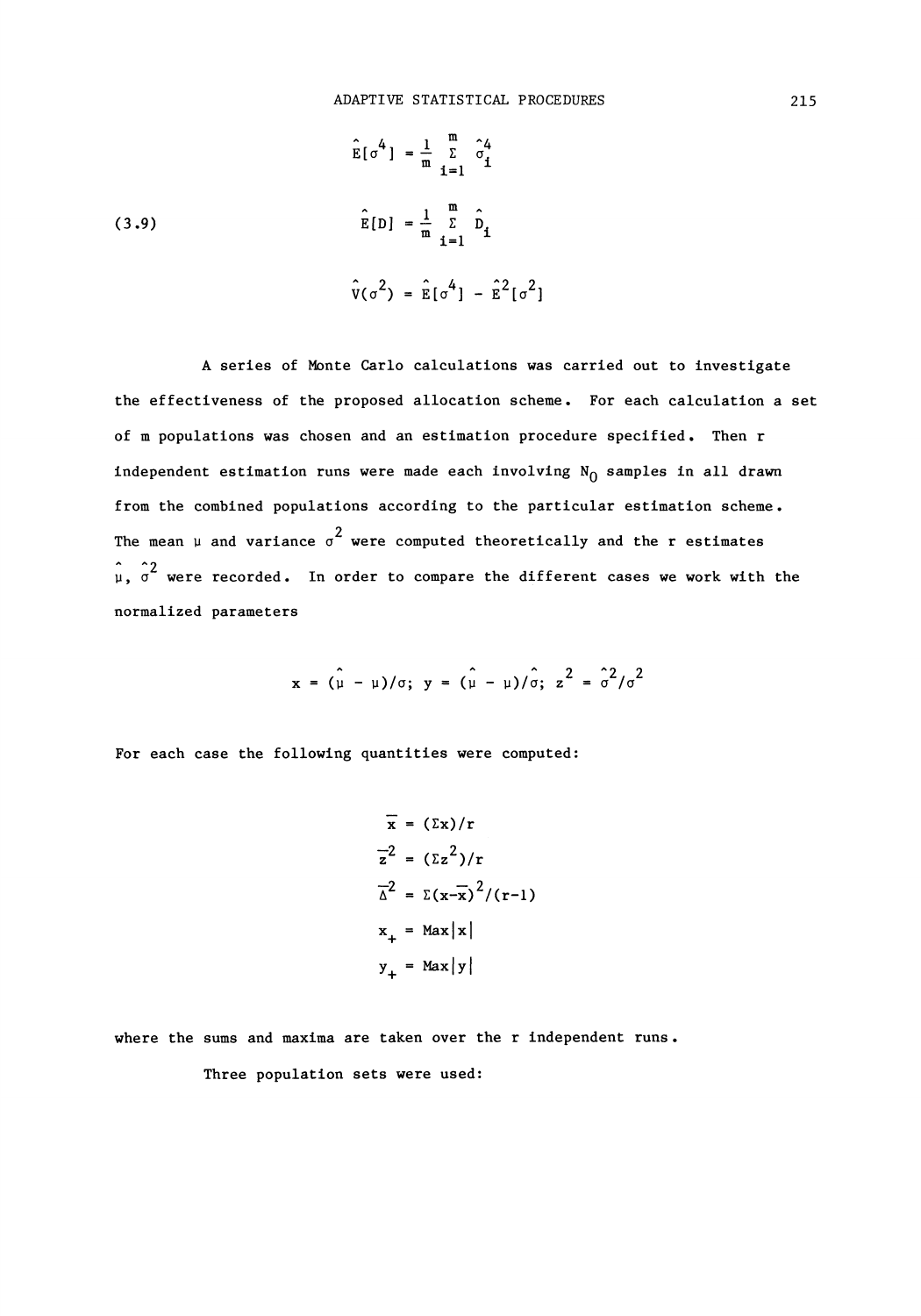(a) Normal: 
$$
m = 10
$$
,  $F_1 = N(1, 41^2)$ ;  $\mu = 55$ ,  $\sigma^2 = 24.2$ 

(b) Polynomial: 
$$
m = 10
$$
,  $F_1 = G(1)$ ;  $\mu = 82.5$ ,  $\sigma^2 = 4.54$ 

(c) Mixed: 
$$
m = 20
$$
,  $F_1 =\begin{cases} N(1,41^2), 1 \le i \le 5 \\ G(1), 6 \le i \le 10 \\ l/2 N(1,\frac{1}{1}) + l/2 G(\frac{1}{1}), 11 \le i \le 20 \end{cases}$   $\begin{cases} \mu = 150.5 \\ \sigma^2 = 32.09 \end{cases}$ 

**where G(a) is the distribution with density**

$$
\rho(x) = \begin{cases} 3a^3/x^4 & x \ge a \\ 0 & x < a \end{cases}
$$

**For each population set five different estimation procedures were tried**

- **(1) Uniform: (N/m points drawn from each population)**
- (2a) Sequential:  $n_0 = 5$ ,  $m_1 = 1$ ; classical variance estimates
- (2b) Sequential:  $n_0 = 5$ ,  $m_1 = 10$ ; classical variance estimates
- (3a) Sequential:  $n_{\text{o}} = 5$ ,  $m_{\text{l}} = 1$  l.e.B. variance estimates
- (3b) Sequential:  $n_0 = 5$ ,  $m_1 = 10$  l.e.B. variance estimates

**For uniform allocation the results did not depend on the method of variance estimations .**

For all cases we took  $r = 250$ ,  $N_0 = 500$ . The value of  $\bar{x}$  should be 0 with a standard deviation of  $r^{-1/2}$ , in this case .07 The robustness of the **estimate is indicated by**  $x_+$  **and**  $y_+$ **, the latter being appropriate in circumstances where good error estimates are as important as a good estimate of the mean.**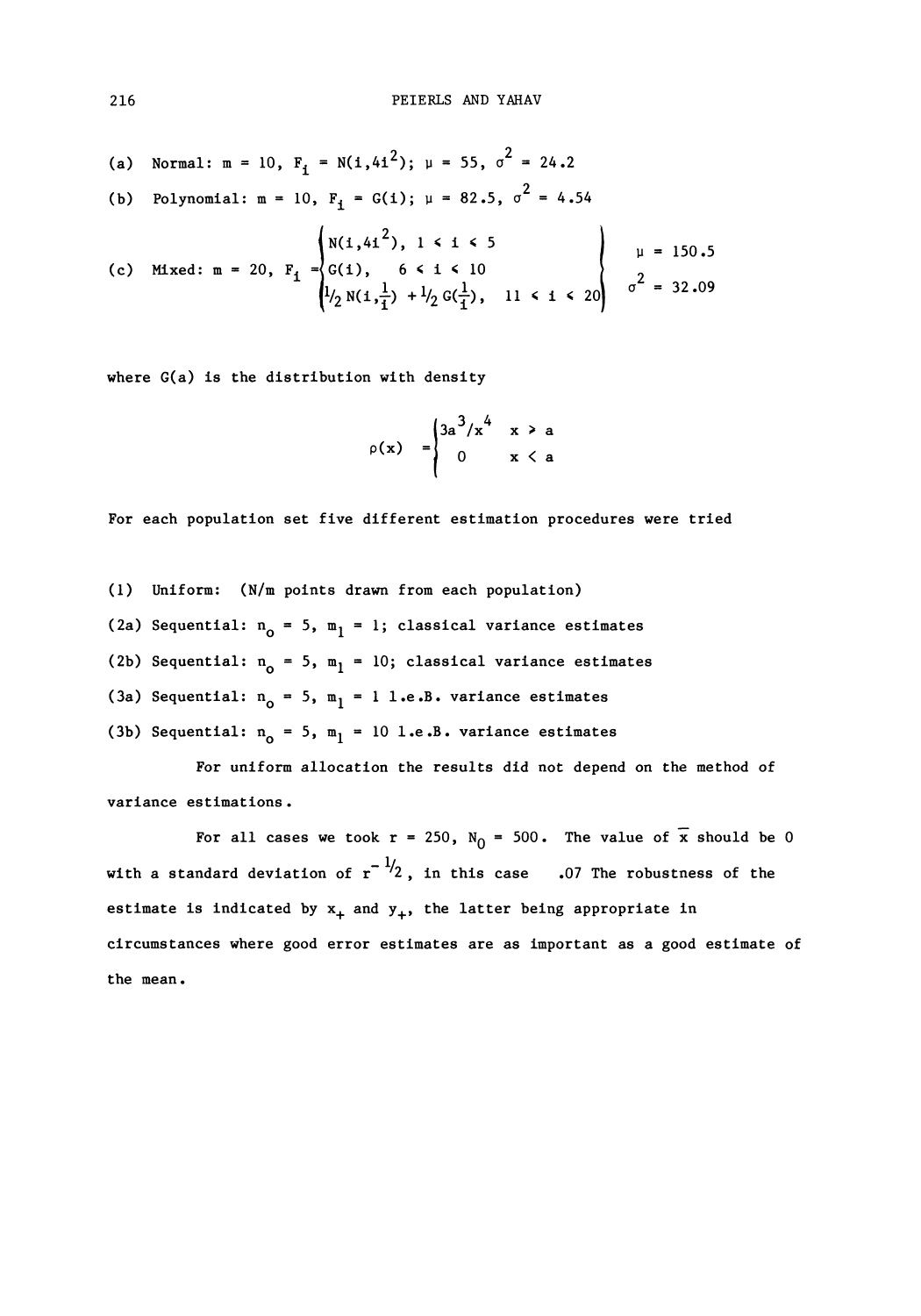## **TABLE I**

# **Results of Monte Carlo Studies**

|            |                    |                     | Sequential Allocation: $n=1$ ( $n=10$ ) |               |                      |          |
|------------|--------------------|---------------------|-----------------------------------------|---------------|----------------------|----------|
|            |                    | Uniform             | ī                                       |               |                      |          |
|            |                    | Allocation          | Classical                               |               | ı<br>l.e.B.          |          |
|            |                    |                     | variances                               |               | ı<br>١<br>variances  |          |
| Normal     | $\bar{\mathbf{x}}$ | .041                | .085                                    | ( . 081)      | ī<br>I<br>.073<br>f, | (.01)    |
|            | Δ                  | 1.07                | .93                                     | *<br>Ï        | J<br>.97             | (1.08)   |
|            | z                  | 1.12                | .99                                     | *             | ı<br>1.03<br>ı       | (1.02)   |
|            | $x_{+}$            | 2.8                 | 2.50                                    | (2.52)<br>п   | 3.5<br>1             | (2.99)   |
|            | $y_+$              | 1.47                | 1.49                                    | (1.48)        | ı<br>2.27<br>ı       | (1.49)   |
|            |                    |                     |                                         |               | ŧ<br>T               |          |
| Polynomial |                    |                     |                                         |               | $\mathbf{I}$         |          |
|            | $\bar{x}$          | ${\tiny \bullet}07$ | $-.96$                                  | $(-.78)$      | I<br>$-.38$<br>1     | $(-.22)$ |
|            | Δ                  | 1.32                | .88                                     | (.91)         | ı<br>.89<br>ı        | (.95)    |
|            | $\bar{z}$          | 1.40                | .87                                     | (.78)         | ł<br>1.01<br>1       | ( .99)   |
|            | $x_{+}$            | 12.4                | 5.07                                    | (3.6)         | ı<br>2.9             | (2.7)    |
|            | $y_{+}$            | 2.95                | 4.95                                    | (5. )         | t<br>3.5             | (3.7)    |
|            |                    |                     |                                         |               | ł                    |          |
| Mixed      |                    |                     |                                         |               | $\mathbf{I}$         |          |
|            | $\bar{x}$          | .49                 | $-.11$                                  | (.002)        | ı<br>.13<br>1        | (.25)    |
|            | Δ                  | 1.14                | 1.47                                    | (1.54)        | ı<br>1.11<br>f       | (1.10)   |
|            | z                  | 1.15                | .96                                     | (1.01)        | ı<br>1.07            | (1.08)   |
|            | $x_{+}$            | 4.                  | 4.2                                     | $\pmb{\star}$ | ı<br>3.5             | (3.35)   |
|            | $y_+$              | 1.79                | 3.4                                     | (3.9)         | 1.92                 | (2.2)    |
|            |                    |                     |                                         |               | Ĭ.                   |          |

 $*n_1 = 10$  identical to  $n_1 = 1$